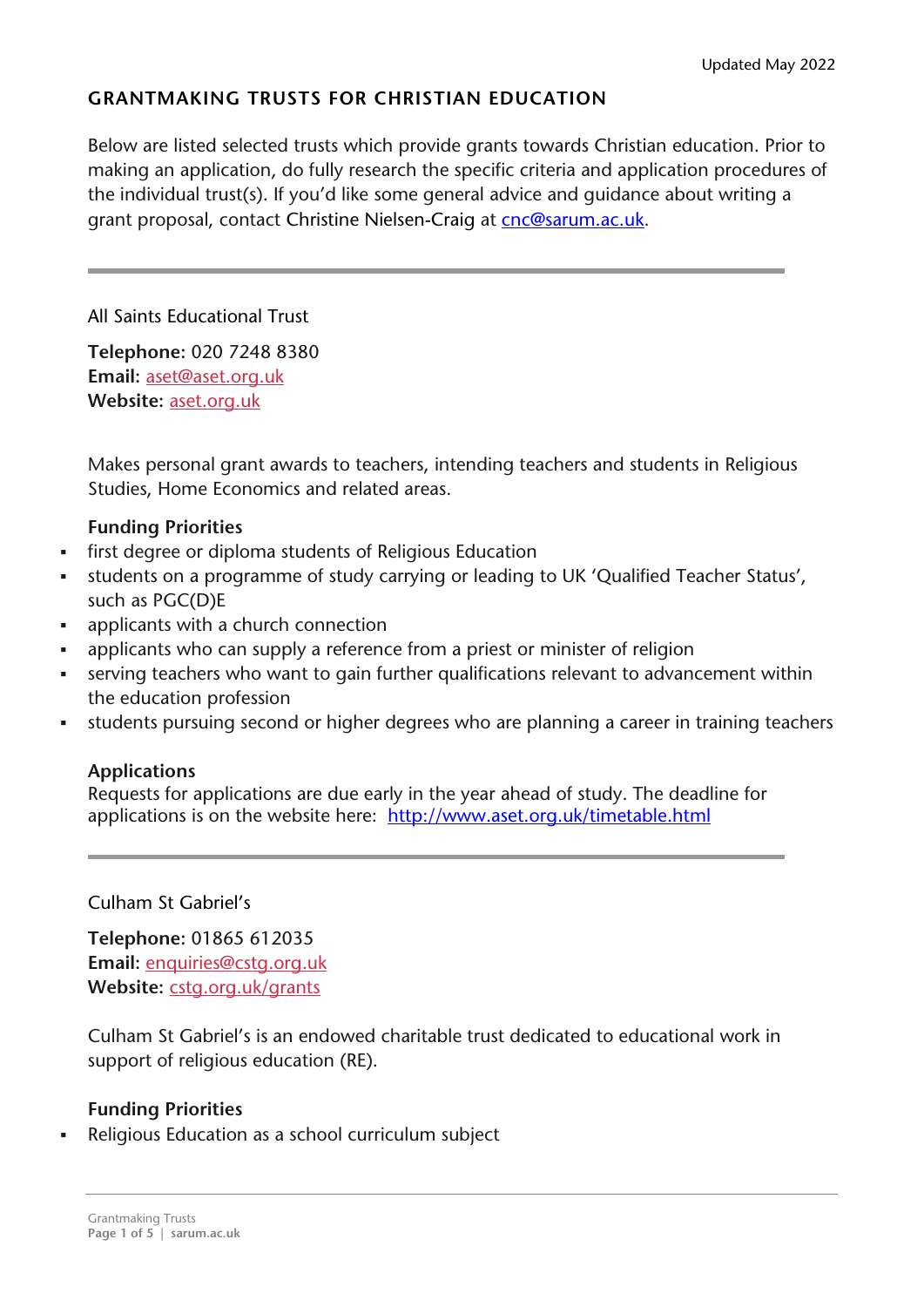Spiritual and moral development as a whole-school responsibility

The Foundation of St Matthias

**Telelphone:** 01179 060100 **Email:** [stmatthiastrust@bristoldiocese.org](mailto:stmatthiastrust@bristoldiocese.org) **Website:** [stmatthiastrust.org.uk](http://stmatthiastrust.org.uk/)

The Foundation's primary objective is the advancement of education in the Dioceses of Bath & Wells, Bristol and Gloucester, with a preference for higher and further education; such education contributing to the advancement of the Church of England.

#### **Funding Priorities**

- The education and training of persons who are, or intend to become, engaged in social welfare work as social workers, community workers, youth workers, teachers, supervisors or pre-school groups or otherwise;
- The education and training of persons intending to become ministers of the Church of England or of a Church in communion therewith;
- The study of music or other arts subject to the main object of the charity

#### **Applications**

Applications should reach the Foundation of St Matthias by 31st May (for consideration in July) or 30th September (for consideration in November).

Hockerill Educational Foundation

**Email:** [info@hockerillfoundation.org.uk](mailto:info@hockerillfoundation.org.uk) **Website:** [hockerillfoundation.org.uk](http://hockerillfoundation.org.uk/)

Personal awards are made to teachers, intending teachers and others in further or higher education, with a priority to the teaching of RE. No awards for those training for ordination or mission, or clergy who wish to improve their own qualifications, unless they are also involved in teaching in schools. Awards are not given for follow-up Masters degrees.

Applications are accepted from December for the following year. Applications received by the first deadline of 31st March will be considered in May and may stand a better chance of success.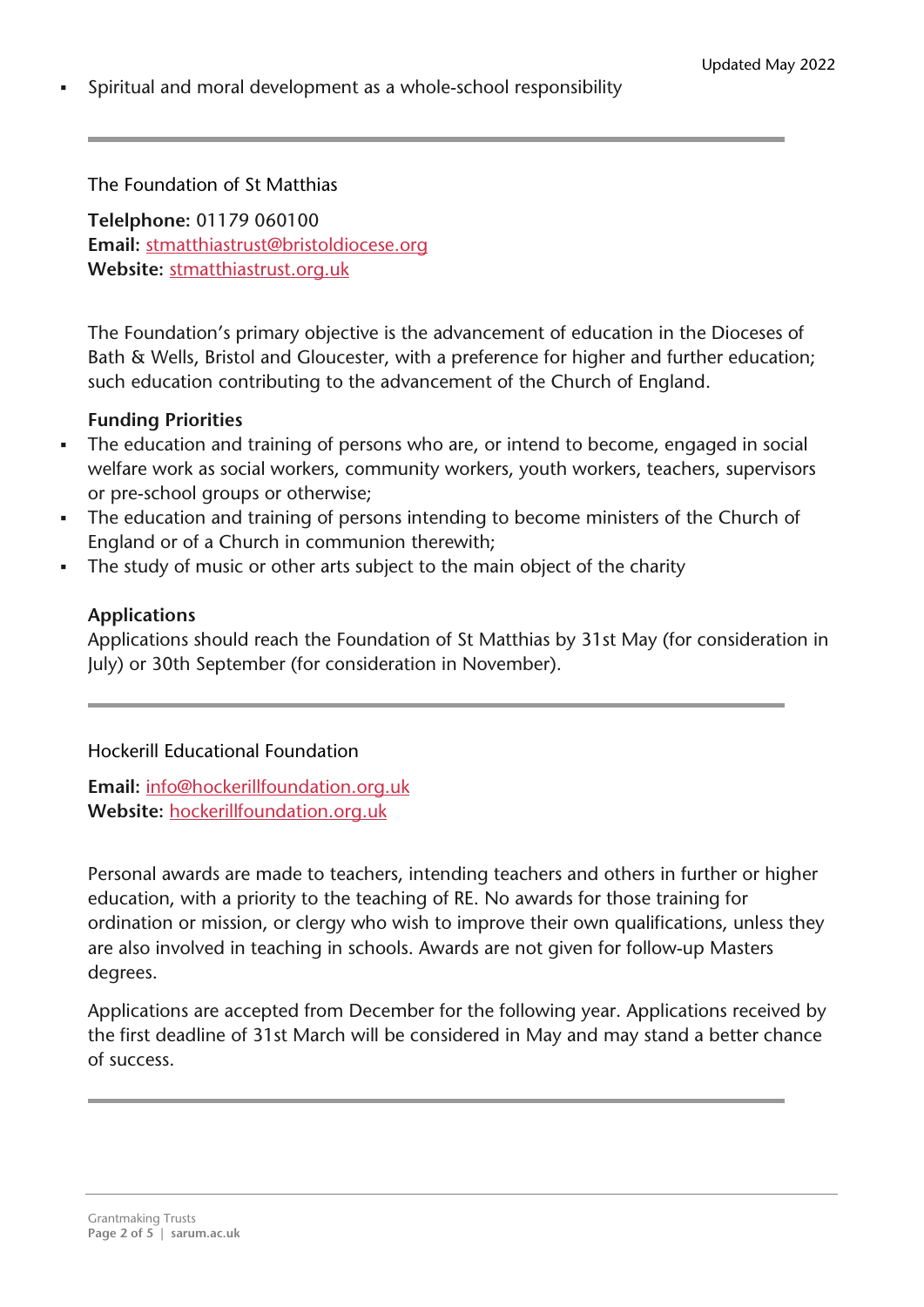#### John James Charitable Trust

**Website:** [johnjamestrust.org](http://johnjamestrust.org/)

The John James Trust exists to promote education in the Christian faith amongst children and young people; support people in training for Christian ministry; relieve poverty and distress created by sudden or unexpected circumstances pursue; any other charitable purpose consistent with those expressed before.

#### **Applications**

The trustees meet every three months to consider applications and if grants are awarded they are generally paid in March and September.

Leaders of Worship and Preachers Trust

**Telephone:** 01923 231811 **Email:** [lwptoffice@lwpt.org.uk](mailto:lwptoffice@lwpt.org.uk) **Website:** [lwpt.org.uk](http://lwpt.org.uk/)

Leaders of Worship and Preachers Trust is an ecumenical charity that offers several grants each year towards vocational training for those considering preaching. Grants can be used towards course fees and materials for any recognised course that enables the applicant to explore or develop their preaching skills. This may include 'gap year' style courses as well as continuing professional development courses.

Grants are awarded twice a year. Meetings usually take place in June and November for grants to then be awarded in August and January.

2022 closing dates for applications are 3 May and 3 October.

Sarum St Michael Educational Charity

**Telephone:** 01722 422296

**Email:** [clerk@sarumstmichael.org](mailto:clerk@sarumstmichael.org)

**Website:** [sarumstmichael.org](http://sarumstmichael.org/)

Aim is to advance the work in education originally done by the college. The charity makes grants to individuals ineligible for student loans to help them pursue their further education. Eligible applicants must live or study (including by distance learning) in the Diocese of Salisbury or one of its adjacent dioceses (Bath & Wells, Bristol, Exeter, Oxford and Winchester).

Those doing second degrees and postgraduate studies may apply. Grants may be given towards the costs of a dissertation and for books. An increasing number of first degree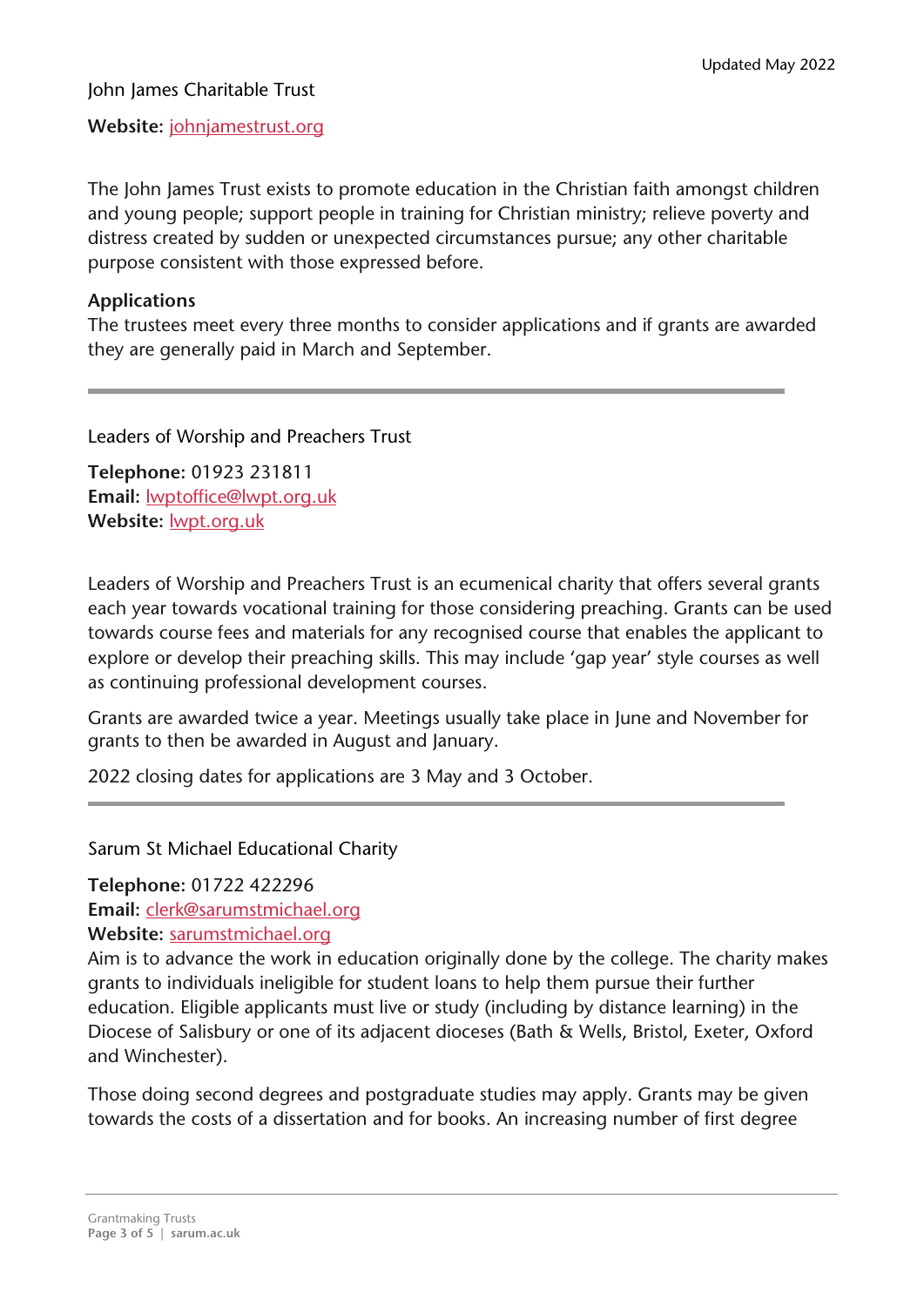courses lead to master's degrees: the Charity prefers applications for master's degrees that follow a first degree.

Vocational courses – the Charity will consider the proposed course of study and how it will help the applicant pursue his or her career and in the service of others.

## **Applications**

Governors meet four or five times a year to consider grant applications. Please check the website for [forthcoming](http://www.sarumstmichael.org/page4.html) dates.

### St Christopher's Educational Trust

**Email:** [stchristopherstrust@hotmail.co.uk](mailto:stchristopherstrust@hotmail.co.uk) **Website:** Church of [England](https://www.churchofengland.org/education/the-st-christopher) website

The St Christopher's Educational Trust aims to promote religious education in accordance with the principles of the Church of England. The Trustees currently wish to support new ways of providing Christian formation and education. Individuals may apply for grants for projects designed to support academic and/or practical studies leading to better practice in Christian education and formation.

### **Funding Priorities**

- **informal education opportunities for young people**
- teaching and learning about Christianity
- education for adult discipleship

### **Applications**

(May 2022) The Trustees are reviewing their grant policy & criteria. Applications are therefore suspended until further notice.

St Hild & St Bede Trust

**Telephone:** 01388 601627 **Email:** [w.hurworth@btinternet.com](mailto:w.hurworth@btinternet.com) Website: sthildandstbedetrust.co.uk/how-to-apply/

### **The Women's Continuing Ministerial Education Trust**

**Telephone:** 020 7898 1408 **Email:** [tim.ling@churchofengland.org](mailto:tim.ling@churchofengland.org) **Website:** [ministrydevelopment.org.uk/wcmet](http://www.ministrydevelopment.org.uk/wcmet)